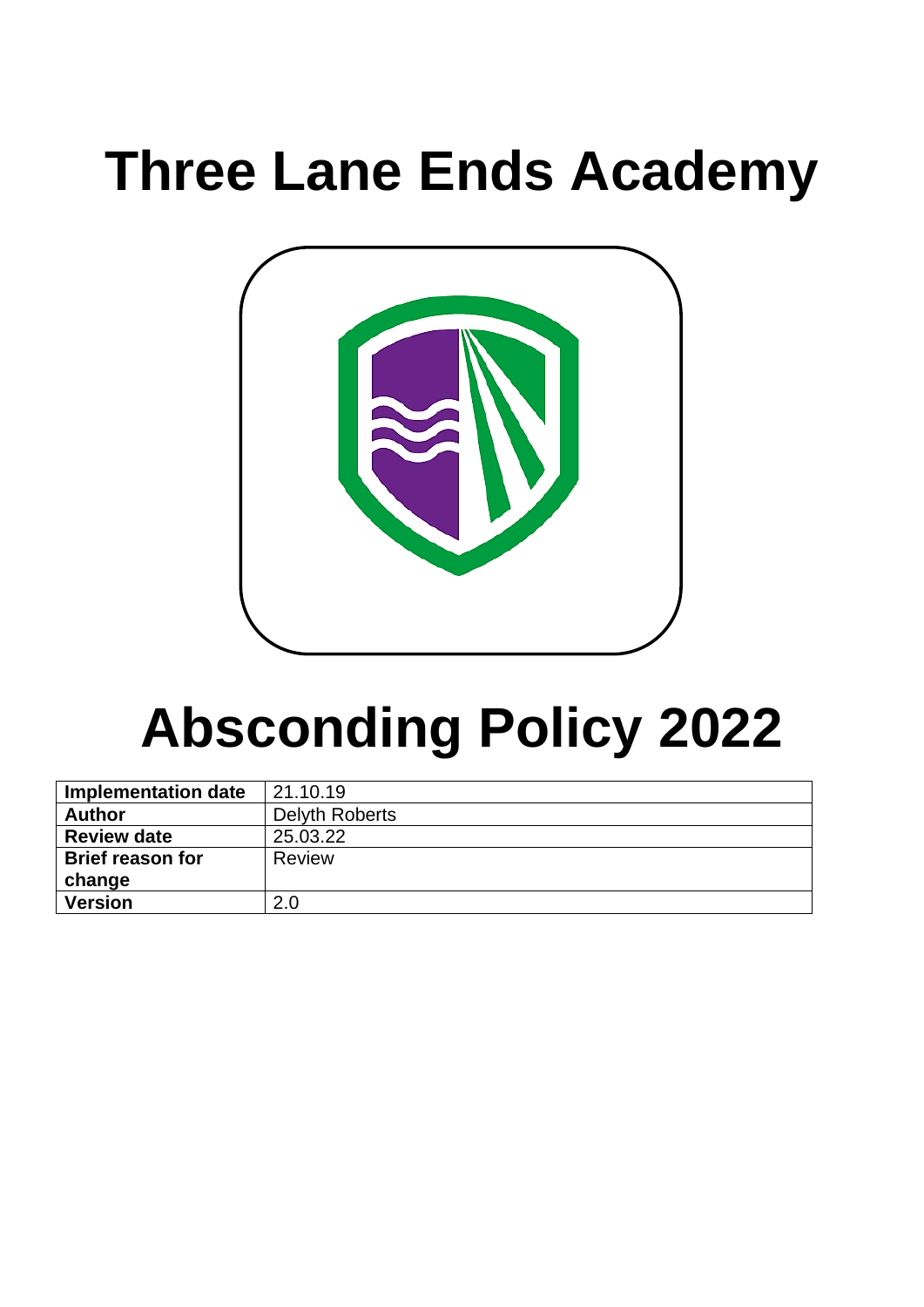# **Children Who Abscond from TLE Academy Policy**

The purpose of this non-statutory policy is to set out clearly for all stakeholders, the process that will take place should a child abscond.

# **Aim:**

We actively work to provide a secure, safe environment, a school where children want to come to enjoy learning with others as part of a caring community. We recognise that it is highly unlikely that a child will try to abscond from our school but this policy is written to ensure we are ready to deal with this eventuality should it occur.

# **To abscond is to 'leave without permission'.**

Under Section 3 of the Health and Safety at Work Act, 1974 and in Common Law, schools and other education settings owe a duty of care towards their pupils. This duty of care requires that all reasonable steps are taken to ensure that pupils are safe and remain within the care of the school at all times throughout the day and during school led activities.

#### **Where a pupil, present at formal registration, is found to be absent without authorisation the following procedures should be followed:**

- a) Pupils who abscond before the end of the registration period
- b) Pupils who abscond after registration
- c) Pupils who are excluded, but come onto the school site
- d) Pupils who abscond from school but remain in the school grounds

# **A] Pupils who abscond before the end of the registration period**

The Academy is required to register their pupils at the beginning of each morning and afternoon session. This should take place within a period, of not less than 15 minutes, set aside when the register is open. If a pupil absconds during the period of registration, the class register should show the pupil as being absent.

Should the pupil return to school after the end of the registration period, the class register should be amended to indicate a late arrival. It is good practice when a pupil absconds in these circumstances for the school to make every effort to advise the parents/carers.

#### **B] Pupils who abscond after registration**

Once a pupil has been registered as present, the registration period has ended and the class register closed, the school is "in loco parentis". Should a pupil abscond after the end of the registration period, the school, technically, remains "in loco parentis". Every attempt should be made to contact the parents/carers to advise them that their child has absconded from school. When parents/carers are contacted, it should be made clear that the responsibility for their child is being passed back to them. Procedures will be followed – see page 3.

Contact with parents/carers should be by telephone in the first instance. In all circumstances, it is advisable to record details of attempts to establish contact. If the parents/carers are contacted, the attendance register should be amended to show unauthorised absence. 3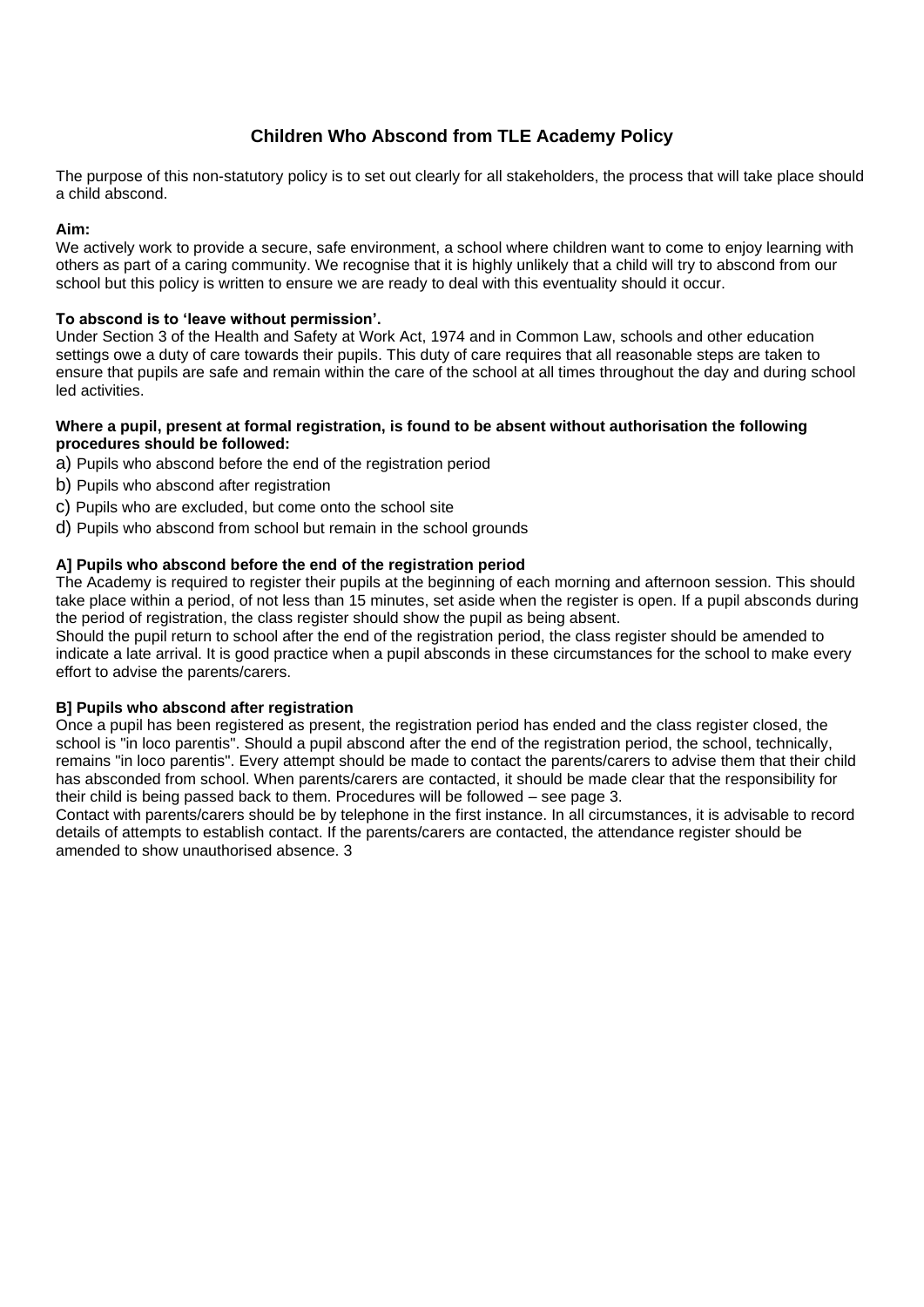If the parents/carers cannot be contacted, the attendance register should remain unamended. At this stage we will contact the Police to seek assistance. However, the responsibility for the pupil remains with the school.

# **C] Pupils who are excluded but come onto the academy site**

If a pupil is excluded, either for a fixed period or permanently, he/she may not be allowed on site.

Should an excluded pupil appear on the school site if they are not allowed, he/she should be asked to leave. If the pupil refuses, or is causing a nuisance or disturbance which requires action, the school should, in the first instance, make every effort to contact the parents/carers to ask them to remove their child. If the parents/carers are either not contactable, or are not able to remove their child, the Police should be contacted for assistance.

#### **D] Pupils who abscond from school but remain in the school grounds**

The general advice in these circumstances is that school staff should not pursue the pupil or try to force her/him back into school.

However, there may be circumstances where school staff will need to use their judgement, knowledge of the pupil and assessment of the pupil's safety in deciding what to do. A pupil's age, vulnerability and other factors need to be taken into account. For example, it may be dangerous to let a particular pupil wander about the school grounds. The demeanour of the pupil will need to be taken into account. If the pupil is upset or angry, care must be given to how he/she is approached. The size of the pupil will also be important in judging whether to try to approach her/him. The gender of the pupil may indicate a particular member of staff as being more appropriate to deal with the situation. In all cases, *staff should not place themselves in situations of potential danger.* 

#### **Pupils who return after absconding**

Most pupils who abscond will do so as a result of a specific incident which may have taken place either at school, at home or on the way to school. For those pupils who return either by their own choice, with parental support or following intervention by a member of staff, thought should be given to their welfare. They are likely to be in need of support, understanding and perhaps some time apart from their peers.

## **Parent & Carers**

Parents/carers of pupils are responsible for supporting the work of the school.

They are responsible for encouraging their children to keep to all school procedures and policies.

Once our Academy has informed the parents that their child has absconded, parents and carers are responsible for actively supporting the academy with the subsequent procedures and actions. This could include coming to academy to help secure the safety of the child after he/she has absconded as well as meeting with the head teacher in order to agree subsequent actions.

#### **Monitoring and evaluation**

Each incident will be recorded monitored and evaluated. Individual Risk assessment for pupil amended if needed. 4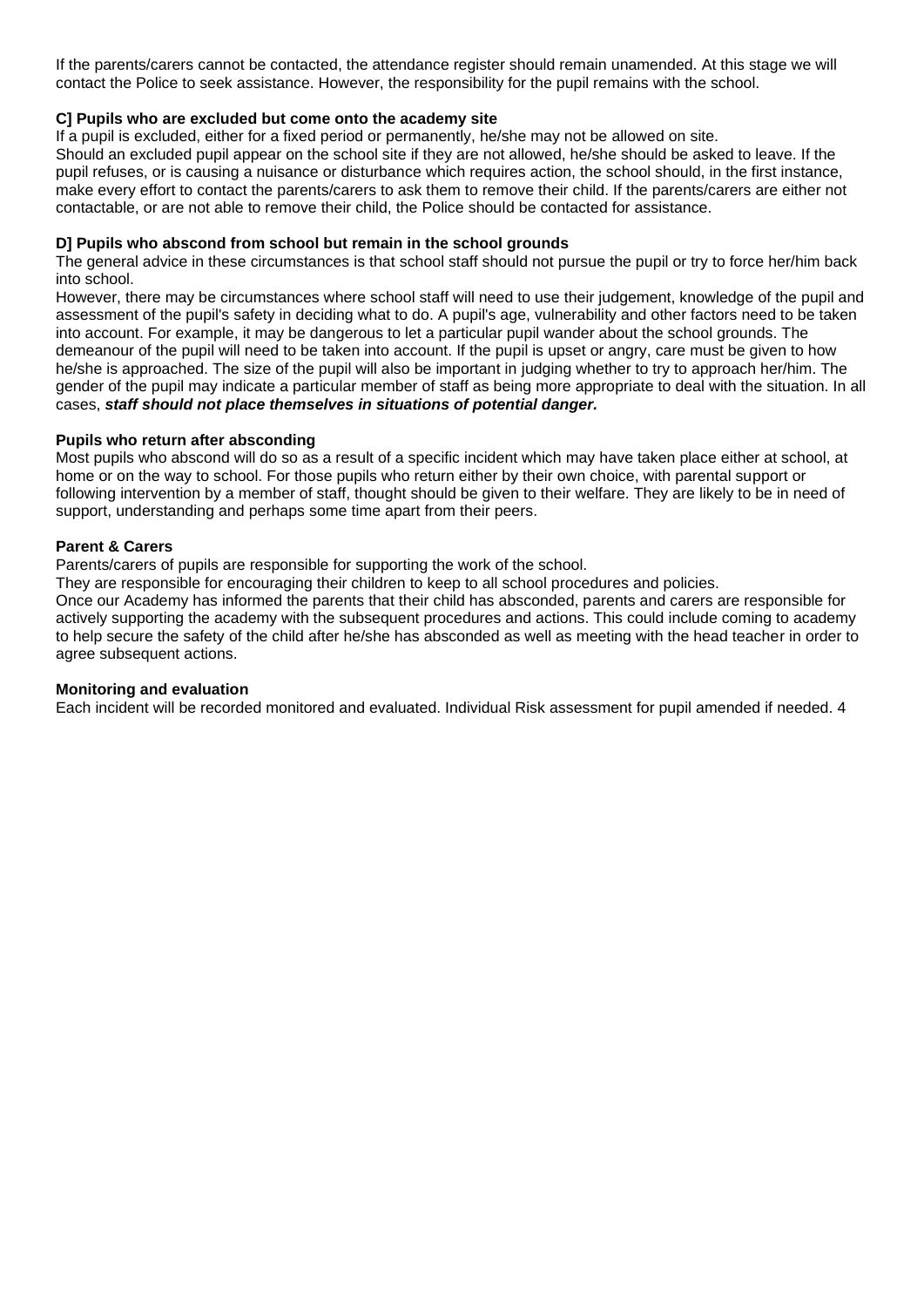# **Procedures**

If a pupil is suspected of leaving the school site without permission, in an emotional state:

1. The member of staff will alert the headteacher or (in her absence) the Deputy Head.

If the pupil(s) has left the immediate vicinity of the school grounds and is no longer visible then the SLT will make a decision as to how to take matters further which will take into account the age of the student, the prevailing weather conditions, the nature of the incident which led to the pupil absconding, the pupil's previous history of being involved in episodes of absconding and their outcomes.

2. If there is no doubt that the pupil has absconded, the academy will contact the police as an emergency situation and the pupil's parent to inform them. Staff will not chase or follow the pupil as this could lead to the pupil wandering further afield, acting impetuously or causing a traffic accident.

3. If the child is within an easy distance of the school, staff are not to engage in conversation as the child might be in a distressed state and unable to act in a controlled manner. This would mean there is still the potential for traffic accidents.

4. If the child appears to be missing but there is no evidence that he/she has left the site, a quick but thorough search of the site should be conducted before the parents/police are informed.

5. If the pupil returns of his/her own volition, parents and (if necessary) the police will be informed.

Upon his or her return to school, and when the student is calm, the student must be seen by the SLT so that the reasons for absconding may be discussed in detail. At this point a decision will be made as to the appropriateness of further actions. A written report will be filed on the incident.

6. If possible the pupil who has absconded should be brought back to academy the same day. The parent, child and head teacher will then discuss the issues and any consequences. This policy will be discussed. An agreement will be written, giving details of the incident and agreed actions. See appendix A, B and C.

7. If the child absconds for a second time in the same academic year, the head teacher may consider a fixed term exclusion.

If the head teacher is aware that a pupil is not acting emotionally but has left the school grounds (e.g. by mistake), the above procedures may be adapted.

# **Equality Statement**

At TLE Academy we are committed to ensuring equality of education and opportunity for all pupils, staff, parents and carers receiving services from the school, irrespective of race, disability, sex, sexual orientation, gender reassignment, religion or belief, pregnancy and maternity, and age (for staff only). We will adhere to the legal definitions of these protected characteristics as set out in the Equality Act 2010.

We aim to develop and maintain a culture of inclusion and diversity, in which all those connected with the school feel proud of their identity and able to participate fully in school life.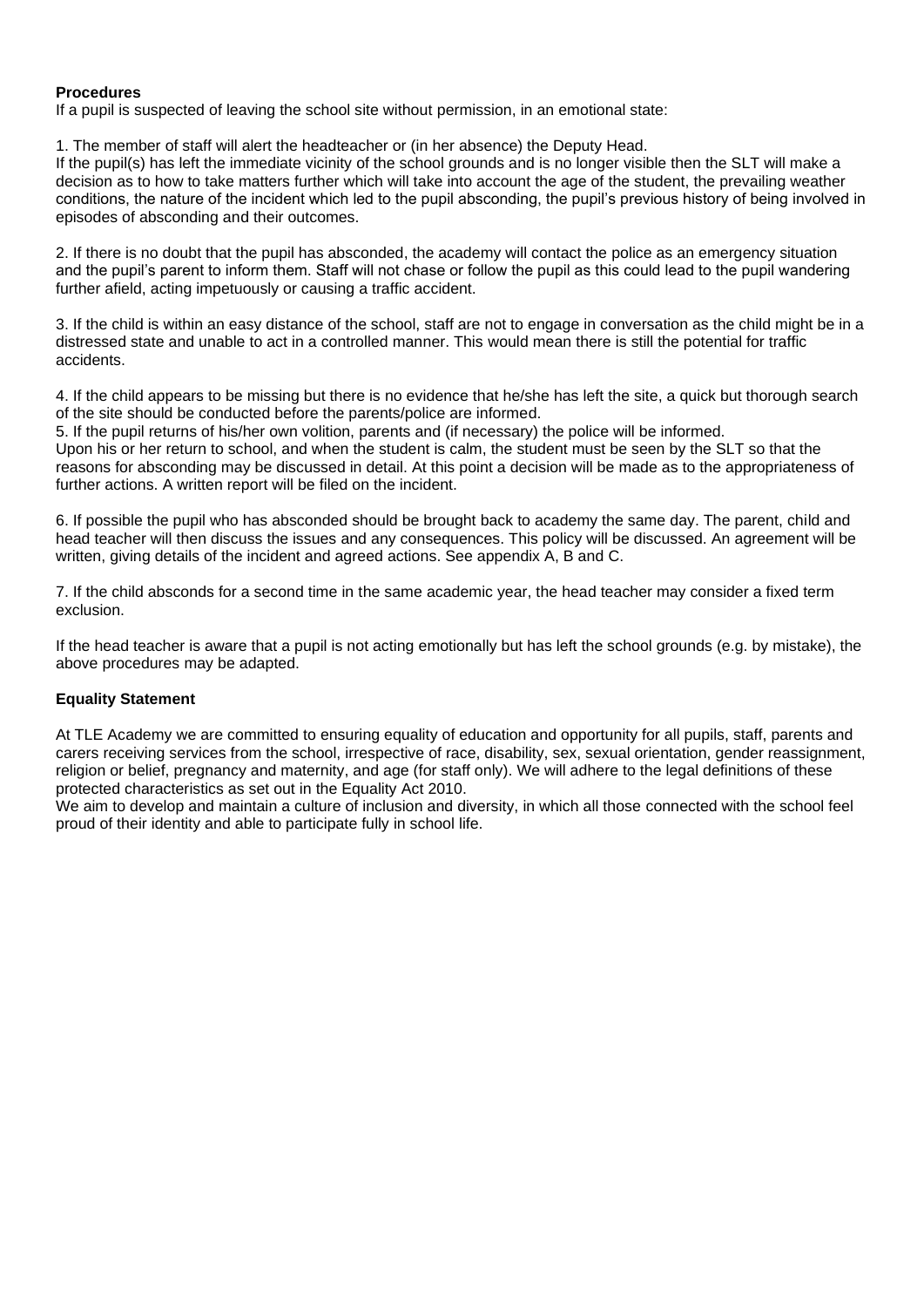# **Appendix A:**

| Agreement following a pupil absconding from school                               |  |  |  |  |  |
|----------------------------------------------------------------------------------|--|--|--|--|--|
| (To be completed by the head teacher or Deputy and attached to appendix B and C) |  |  |  |  |  |

Child: \_\_\_\_\_\_\_\_\_\_\_\_\_\_\_\_\_\_\_\_\_\_\_\_\_\_\_\_\_\_\_\_\_\_\_\_\_\_\_\_ Date: \_\_\_\_\_\_\_\_\_\_\_\_\_\_\_\_\_\_\_\_

| Record of incident:                                                                                              |              |
|------------------------------------------------------------------------------------------------------------------|--------------|
| An agreement has been reached following this absconding incident. Actions have been agreed in order to help this |              |
| pupil feel happy and safe in School (Appendices A, B and C).                                                     |              |
| We will support this agreement by:                                                                               |              |
| Academy                                                                                                          |              |
| 1.                                                                                                               |              |
| 2.                                                                                                               |              |
| Signed:                                                                                                          | Head teacher |
|                                                                                                                  |              |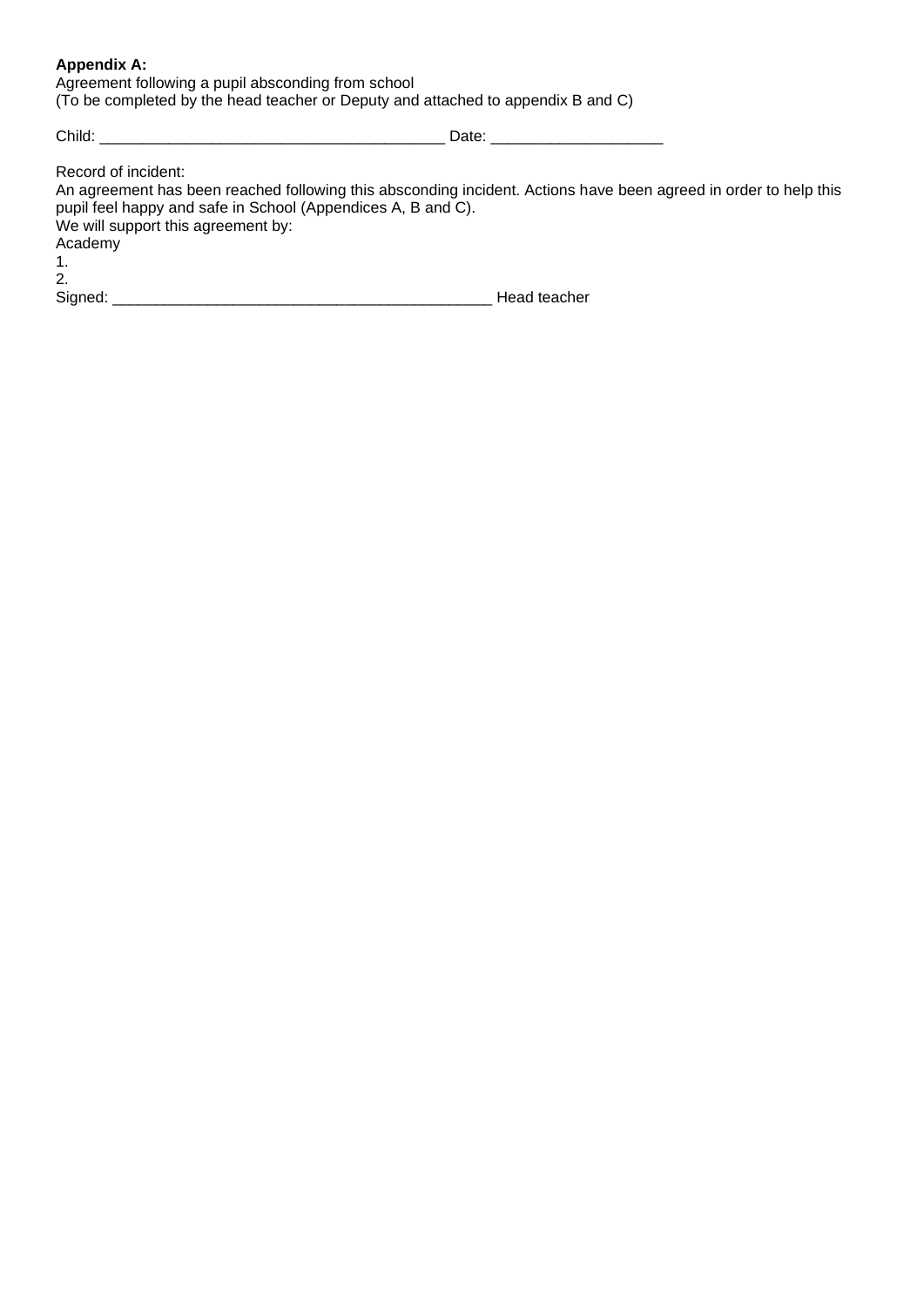## Appendix B: Parental Agreement

(To be completed by the parent or carer)

I have read the record of the absconding incident (Appendix A). I wish to make the following comments relating to the incident (optional):

I understand that it is always unacceptable for my child to leave the school site without permission and a repeated action of this nature might result in the school following exclusion procedures.

I understand that the following actions have been agreed in order to help my child be happy and safe in school. I know my child needs to keep to the school rules and not leave the school grounds without permission. I understand that there are agreed actions for all parties involved. For my part, I will support this agreement by: Parent/Carer 1.

| I<br>ł<br>I<br>I<br>٠ |  |
|-----------------------|--|
|                       |  |

Signed: \_\_\_\_\_\_\_\_\_\_\_\_\_\_\_\_\_\_\_\_\_\_\_\_\_\_\_\_\_\_\_\_\_\_\_\_\_\_\_\_\_\_\_\_\_\_\_\_\_\_\_\_\_\_\_\_ (Parent)

Appendix C: Pupil Agreement (To be completed by the pupil or by an adult on behalf of the pupil)

I have read or listened to the record of the absconding incident (Appendix A). I wish to make the following comment about the incident (optional):

I understand that it is always unacceptable for me to leave the school site without permission and a repeated action of this nature might result in the school following exclusion procedures.

I understand that the following actions have been agreed in order to help me to be happy and safe in school. I know I need to keep to the school rules and not leave the school grounds without permission. I understand that there are actions too for the school and my parents. I will support this agreement by: